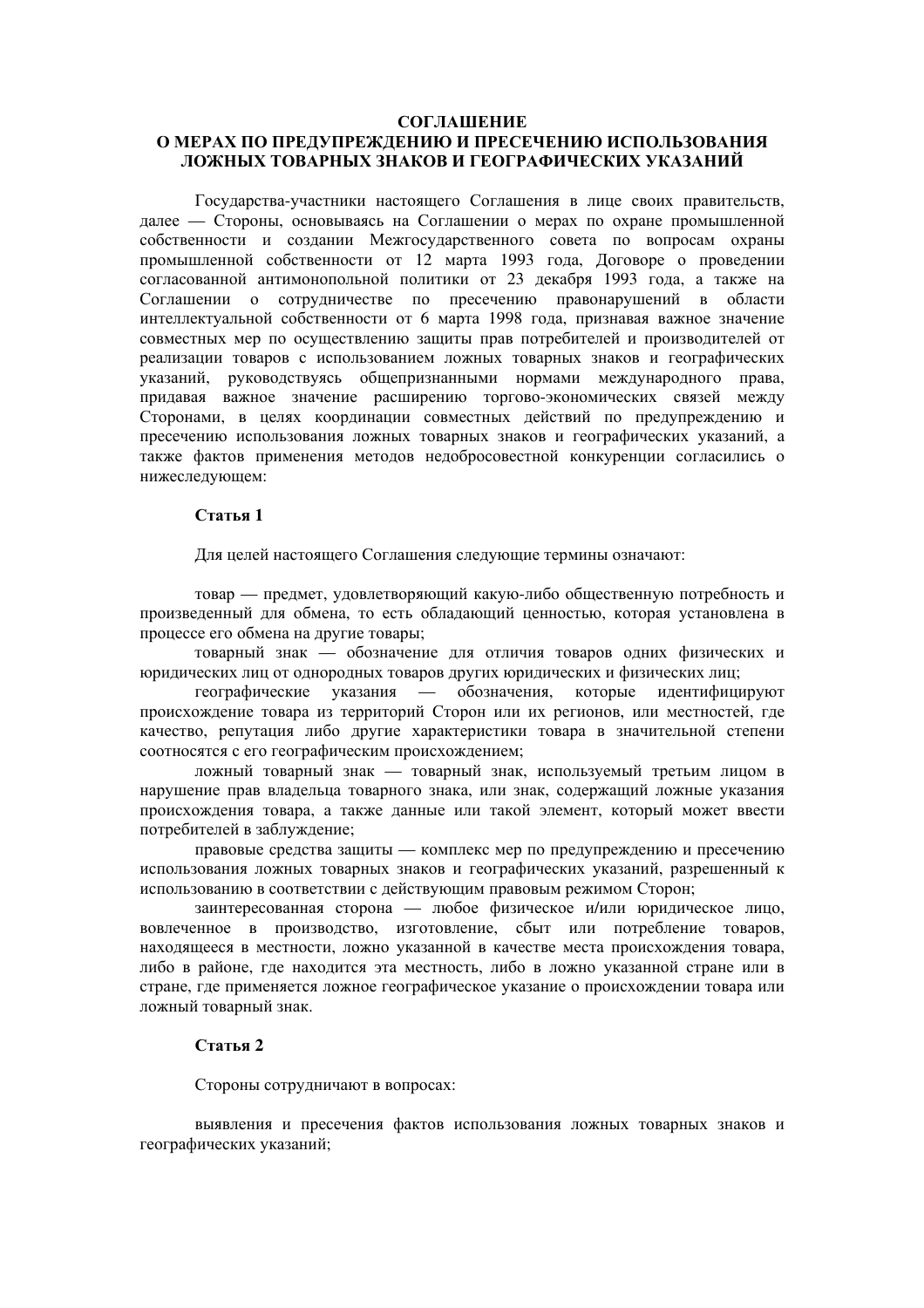предупре дения проникновения через свои тамо енные границы на территории других Сторон товаров с ло ными товарными знаками и географическими указаниями.

## Статья 3

Согласование мер по предупре дению и пресечению использования ло ных товарных знаков и географических указаний Стороны осуществляют на основе совместных действий и добровольно принятых на себя обязательств.

#### Стятья 4

В отношении географических указаний Стороны предоставляют правовые средства защиты заинтересованным сторонам с целью воспрепятствовать использованию:

каких-либо средств при обозначении товара или его презентации, которые указывают (или вызывают ассоциацию) на иное, чем истинное, место происхо дения товара и таким образом вводят в заблу дение потребителей в отношении географического происхо дения товара;

каких-либо действий, которые могут рассматриваться как недобросовестная конкуренция в пределах статьи 10-бис Пари ской конвенции по охране промышленной собственности.

### Статья 5

Стороны в силу своих обязанностей в соответствии с их национальным законодательством или по обоснованному запросу заинтересованной стороны отказывают в регистрации товарного знака или в передаче прав на товарный знак либо признают недействительной регистрацию товарного знака или передачу прав на товарный знак, состоящий из географического указания или содер ащий его, если использование географического указания в товарном знаке для товаров, не происходящих из указанной территории какой-либо Стороны, вводит в заблу дение потребителей в отношении истинного места происхо дения таких товаров.

#### Статья 6

Правовые средства защиты в соответствии со статьями 4 и 5 настоящего Соглашения применяются так е в отношении географических указаний, которые, хотя буквально верны в отношении территории, региона или местности, откуда происходят товары, дают потребителям ошибочное представление о территориальном происхо дении товаров.

## Статья 7

Стороны предоставляют правовые средства защиты в целях предупре дения использования географических указаний, идентифицирующих территориальное происхо дение вин или крепких спиртных напитков, для этих видов напитков, в лействительности не происхоляших из указанного в географическом указании места, в том числе и в случаях, когда такие географические указания используются в переводе или сопрово даются указанием истинного места происхо дения, или такими пояснениями, как "вид", "тип", "стиль", "имитация" или подобными.

## Статья 8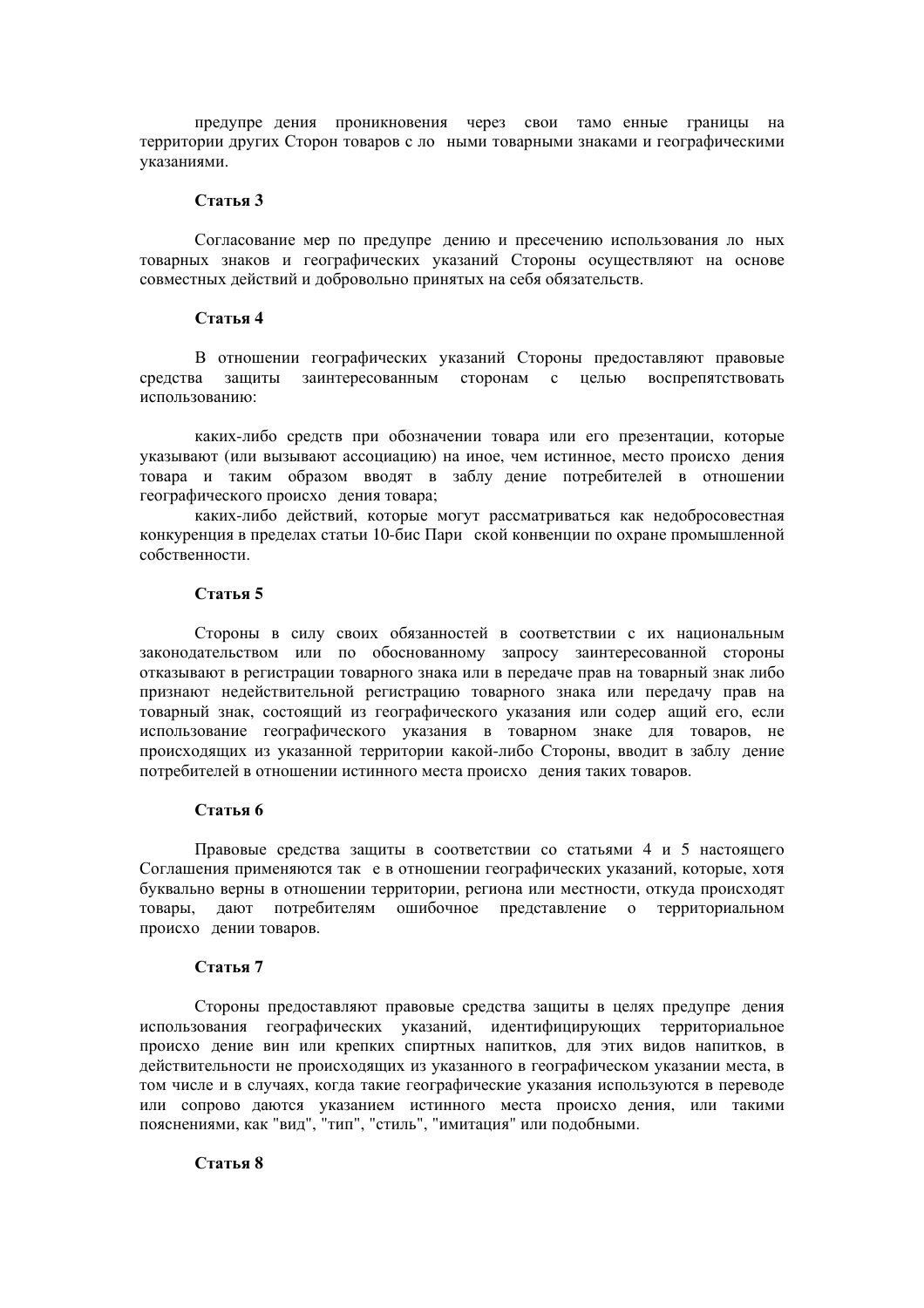В регистрации товарного знака для вин или крепких спиртных напитков, который состоит из географического указания или содер ит его, дол но быть отказано или регистрация дол на быть признана недействительной, если это предусмотрено национальным законодательством Стороны, или по запросу заинтересованной стороны в отношении тех вин или крепких спиртных напитков, которые не имеют этого географического происхо дения.

## Статья 9

В случае использования одинаковых географических указаний для вин или крепких спиртных напитков правовые средства зашиты предоставляются ка дому географическому указанию при условии соблюдения поло ений статьи 6 настоящего Соглашения.

В целях обеспечения равных условий для производителей и предотвращения введения потребителей в заблу дение ка дая Сторона определяет условные обозначения, по которым одинаковые географические указания будут отличаться одна от другого.

### Статья 10

Для того чтобы облегчить правовые средства защиты географических указаний, Стороны проводят переговоры относительно учре дения многосторонних систем регистрации географических указаний и уведомлений об их охране на территориях Сторон.

### Статья 11

Стороны обеспечивают включение в их национальное законодательство поло ений о процедурах по соблюдению прав на товарные знаки и географические указания, предусматривающих эффективные меры против любого нарушения прав, оговоренных в настоящем Соглашении, включая срочные меры по предупре дению таких нарушений и средства, которые представляют собой правовую санкцию на случай дальнейших нарушений. Эти процедуры дол ны обеспечивать защиту законной торговли от злоупотреблений и препятствовать созданию в ней барьеров.

### Статья 12

Процедуры, обеспечивающие соблюдение прав на товарные знаки и географические указания, дол ны быть равными для всех и справедливыми.

## Статья 13

Стороны предоставляют владельцам прав на товарный знак или географическое указание возмо ность обращаться в судебные органы для обеспечения защиты таких прав, предусмотренных настоящим Соглашением, по месту их нарушения и в соответствии с национальным законодательством Сторон.

# Статья 14

Судебные органы имеют право потребовать от любого физического и/или юридического лица Сторон возместить в полном размере причиненные заинтересованной стороне убытки и выплатить ей всю сумму прибыли, полученную от торговли товарами с ло ными товарными знаками и географическими указаниями.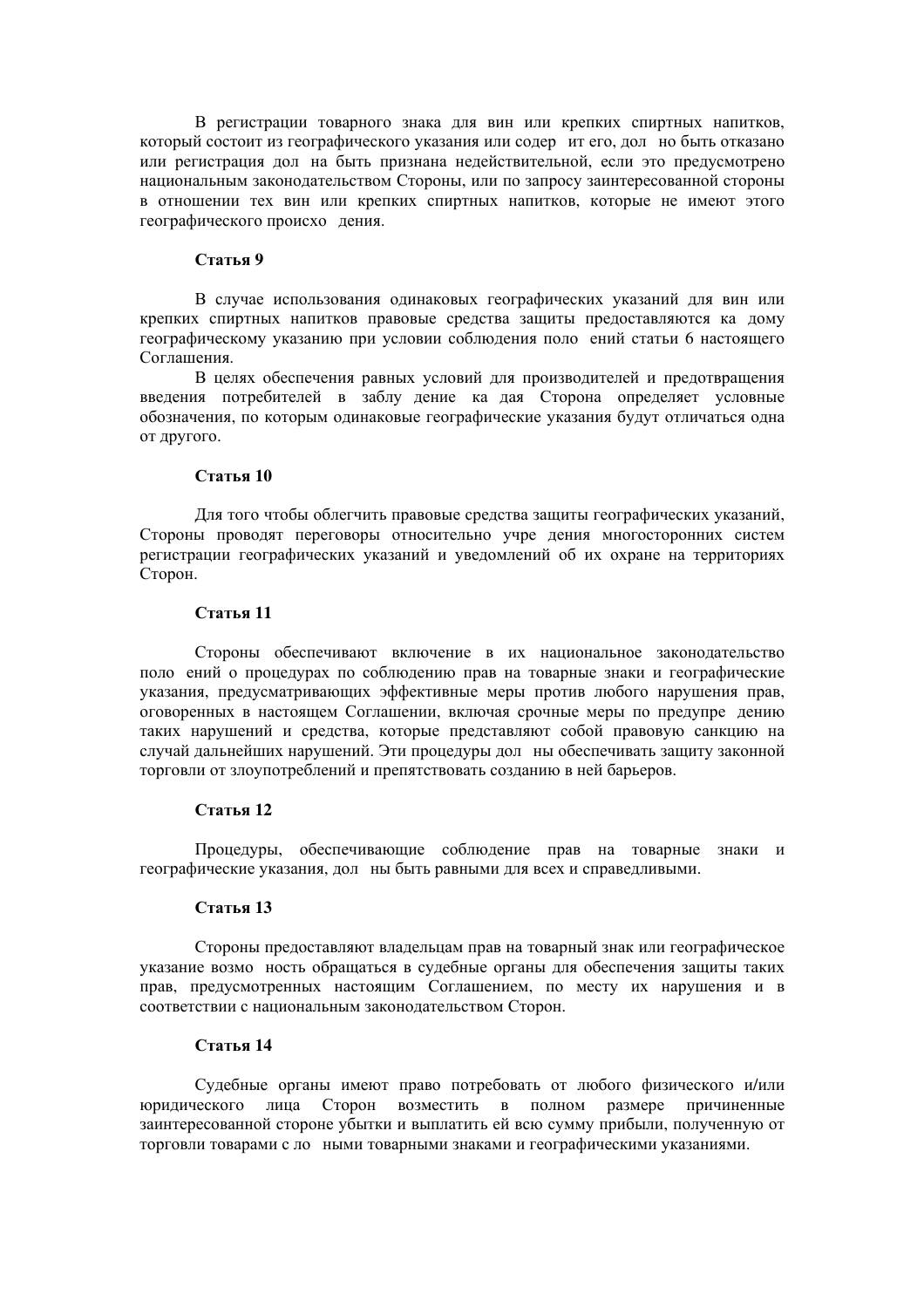#### Статья 15

Судебные органы имеют право по заявлению заинтересованной стороны потребовать от любого физического и/или юридического лица Стороны возмещения ей расходов по ведению процесса, которые могут включать гонорар адвокату, а так е принять все необходимые меры, предусмотренные национальным законодательством этой Стороны.

## Статья 16

Лля созлания эффективного средства против нарушения прав владельца на товарный знак или географическое указание судебные органы Сторон имеют право по заявлению заинтересованной стороны потребовать, чтобы товары, по которым установлено нарушение прав, без какой-либо компенсации были устранены из торгового оборота без причинения любого вреда владельцу прав на товарный знак или географическое указание или, если это не противоречит существующему национальному законодательству Сторон, уничто ены.

При рассмотрении подобных случаев Стороны обеспечивают соразмерность лвух факторов: факт правонарушения и правовые средства зашиты, с одной стороны, и интересы третьих лиц, с другой стороны. По отношению к товарам с ло ными товарными знаками простое устранение незаконно прикрепленного товарного знака признается недостаточным для того, чтобы разрешить допуск таких товаров в торговый оборот, кроме исключительных случаев, которые дополнительно согласовывают Стороны.

### Статья 17

Судебные органы имеют право потребовать от заинтересованной стороны, по заявлению которой были приняты меры, в связи с недобросовестным использованием ею процедуры по обеспечению соблюдения прав владельца на товарный знак или географическое указание предоставить другой заинтересованной стороне, незаконно обязываемой или ограничиваемой, достаточную компенсацию за ущерб, понесенный в результате такого недобросовестного использования.

Судебные органы так е имеют право требовать от заявителя возмещения расходов ответчика, которые могут включать надле ащий гонорар адвокату.

### Стятья 18

Судебные органы Сторон имеют право по заявлению заинтересованной стороны принять решение о безотлагательных действенных временных мерах:

по предупре дению возникновения нарушения права владельца на товарный знак или географическое указание и, в частности, поступления в торговый оборот товаров с ло ными товарными знаками и географическими указаниями, включая импортируемые товары непосредственно после тамо енного контроля. Такие действия не применяются в отношении товаров, приобретенных или заказанных каким-либо потребителем пре де, чем он узнал или имел возмо ность узнать, что торговля такими товарами произошла нелегитимно;

по сохранению соответствующих доказательств в отношении правонарушений.

## Статья 19

Судебные органы имеют право по заявлению заинтересованной стороны принимать временные меры, не заслушав противополо ную сторону, в частности, в случаях, если есть вероятность того, что любая задер ка причинит непоправимый вред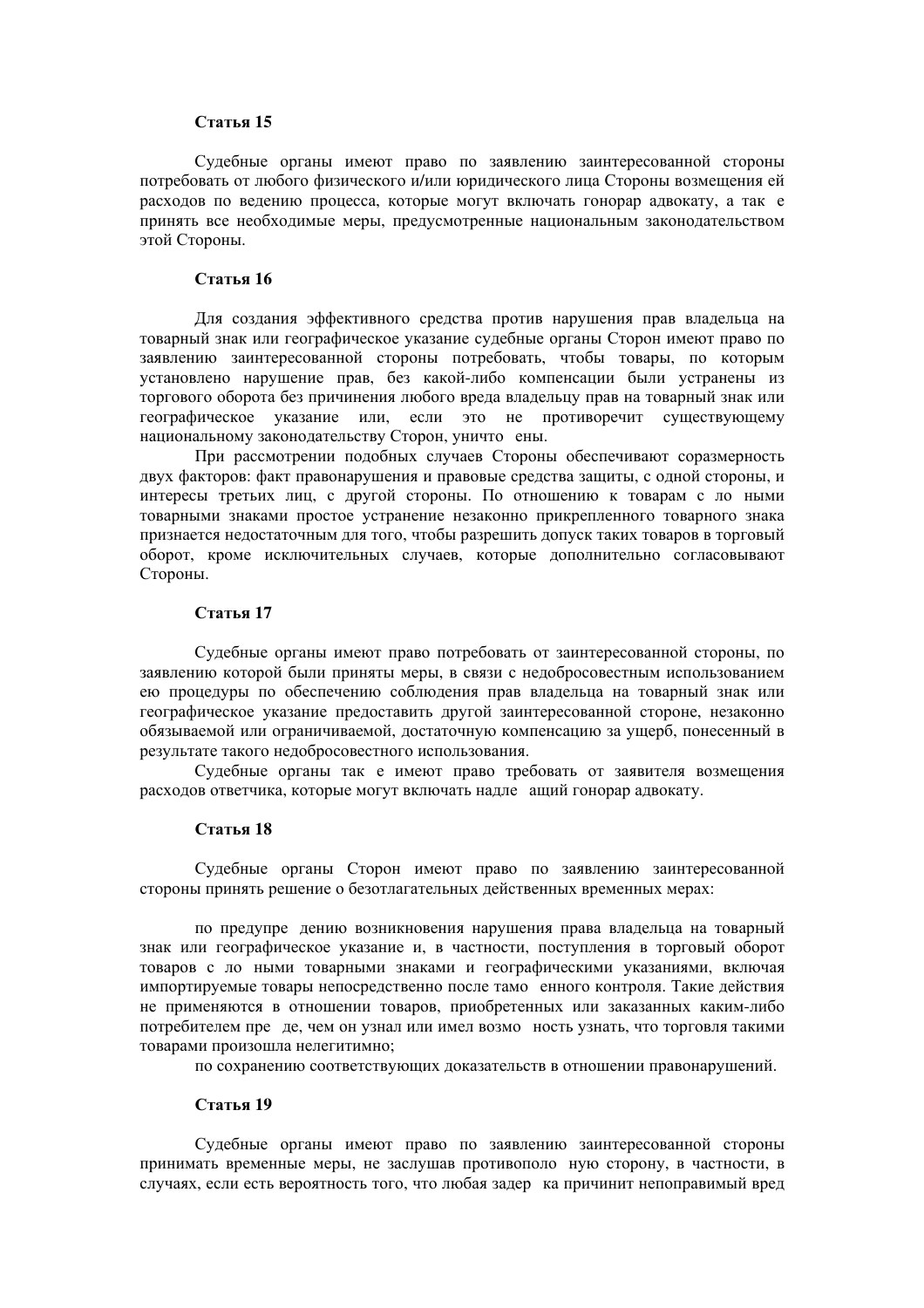владельцу прав на товарный знак или географическое указание или если существует доказуемый риск того, что улики будут уничто ены.

## **Статья** 20

Судебные органы имеют полномочия потребовать от истца предоставления доказательств того, что истец является владельцем прав на товарный знак или географическое указание и его право нарушается или такое нарушение неизбе но, и принять решение о том, чтобы истец предоставил гарантию, достаточную для защиты прав ответчика и предотвращения злоупотреблений.

# Статья 21

В случаях принятия временных мер, предусмотренных в статье 19 настоящего Соглашения, ответчик дол ен быть поставлен об этом в известность безотлагательно. По заявлению ответчика дол ен быть осуществлен пересмотр решения о принятии временных мер, в том числе решение о праве быть выслушанным.

В случае отмены временных мер или их прекращения по вине истца или установления поз е, что нарушения или угрозы нарушения права интеллектуальной собственности не было, судебные органы имеют право по запросу ответчика требовать от истца выплаты ему надле ащей компенсации за ущерб, причиненный этими мерами, в соответствии с национальным законодательством Стороны, где происходит судебное разбирательство.

### Статья 22

Стороны осуществляют процедуры, позволяющие владельцу прав на товарный знак или географическое указание, который имеет веские основания для подозрения относительно возмо ности осуществления импорта товаров с ло ными товарными знаками и географическими указаниями, обращаться письменно в компетентные органы, административные или судебные органы о приостановлении тамо енными органами выпуска в свободное обращение таких товаров.

Стороны могут так е предусмотреть соответствующие процедуры по приостановлению выпуска тамо енными органами товаров с ло ными товарными знаками и географическими указаниями, предназначенных для экспорта с их территорий.

### Статья 23

Стороны примут меры по установлению в национальном законодательстве уголовной и административной ответственности в случаях намеренного использования ло ных товарных знаков и географических указаний в коммерческих целях. Меры наказания дол ны быть соизмеримы с другими видами санкций за преступления подобной тя ести, чтобы предупредить нарушения прав. В соответствующих случаях меры наказания дол ны включать нало ение ареста, изъятие и уничто ение товаров с ло ными товарными знаками и географическими указаниями, материалов и орудий производства, которые использовались при совершении правонарушений.

# Статья 24

В целях обеспечения реализации настоящего Соглашения Стороны:

обмениваются оперативной информацией о выявленных их компетентными органами фактах производства и реализации, а так е предполагаемых попытках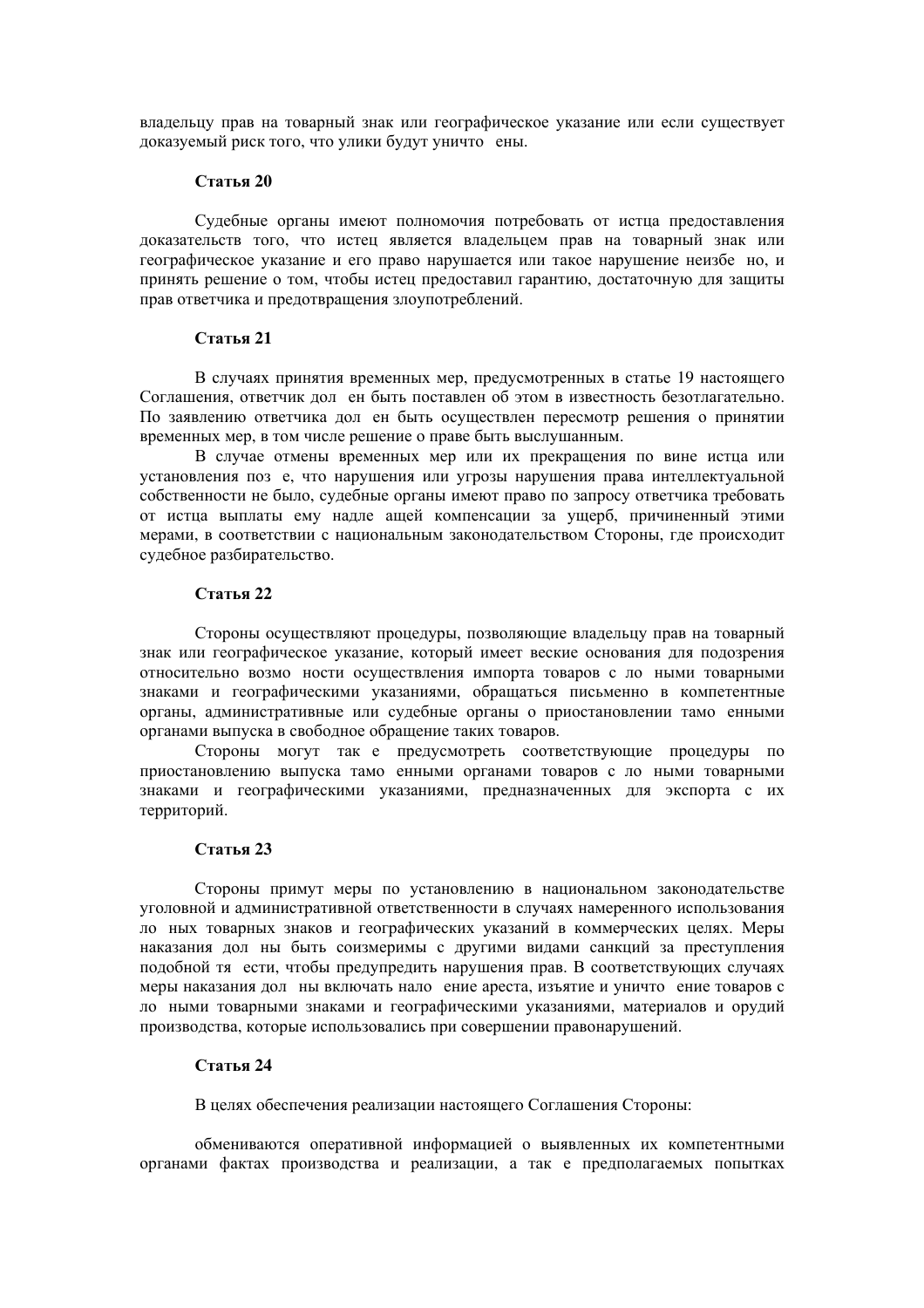экспорта или импорта товаров с использованием ло ных товарных знаков и географических указаний;

совместно намечают и осуществляют мероприятия по профилактике, выявлению, пресечению и предупре дению фактов, указанных в предыдущей части натоящей статьи, и других правонарушений, связанных с охраной товарных знаков и прав использования географических указаний;

систематически обмениваются информацией о правовых актах, регулирующих подпадающие под действие настоящего Соглашения, а так е вопросы, соответствующей методической и специальной литературой;

систематически обмениваются сведениями о товарных знаках и географических указаниях происхо дения товаров, вводимых на территориях Сторон:

содействуют проведению совместных научных исследований в сфере охраны промышленной собственности, проводят семинары и конференции, сотрудничают в области подготовки и повышения квалификации кадров.

#### Статья 25

Координацию действий Сторон по реализации настоящего Соглашения Стороны поручают Ме государственному совету по вопросам охраны промышленной собственности.

#### Статья 26

Настоящее Соглашение не затрагивает поло ений других ме дународных договоров, участниками которых являются Стороны.

### Статья 27

В настоящее Соглашение могут быть внесены с общего согласия Сторон изменения и дополнения, которые оформляются отдельными протоколами и вступают в силу в порядке, предусмотренном настоящим Соглашением.

Спорные вопросы, связанные с применением или толкованием настоящего Соглашения, разрешаются путем консультаций и переговоров Сторон.

При невозмо ности урегулирования спорных вопросов путем переговоров Стороны обращаются в компетентные ме дународные суды по письменной договоренности заинтересованных сторон.

#### Статья 28

Настоящее Соглашение вступает в силу со дня его подписания, а для Сторон, законодательство которых требует выполнения внутри-государственных процедур, необходимых для его вступления в силу - со дня слачи соответствующего увеломления депозитарию. О необходимости выполнения таких процедур Стороны в течение трех месяцев с момента подписания настоящего Соглашения извещают депозитарий.

### Статья 29

Настоящее Соглашение действует в течение пяти лет со дня его вступления в силу. По истечении этого срока Соглашение автоматически продлевается ка дый раз на пятилетний период, если Стороны не примут иного решения.

## Статья 30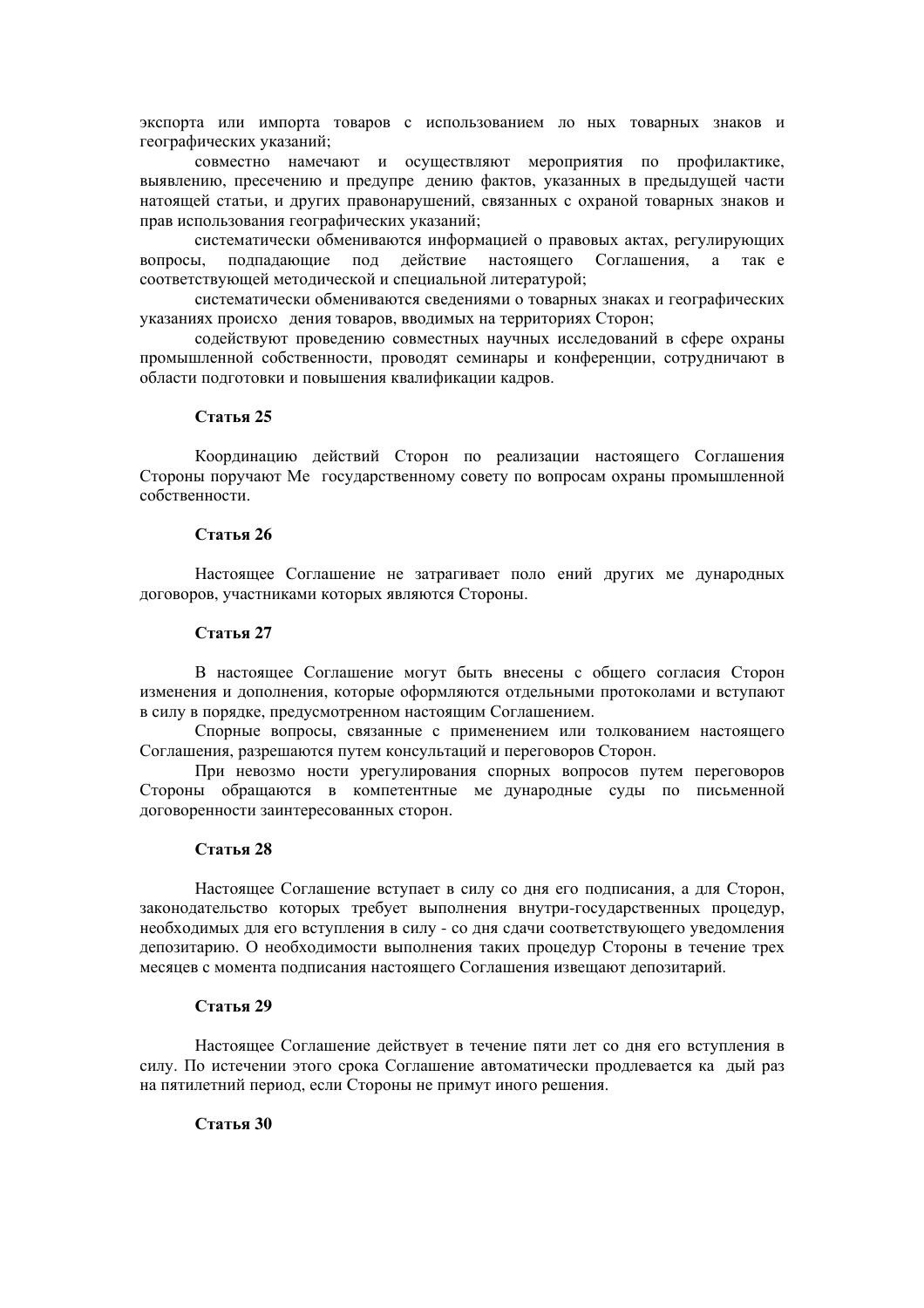Ка дая Сторона мо ет выйти из настоящего Соглашения или приостановить свое участие в нем, направив письменное уведомление об этом депозитарию не позднее чем за шесть месяцев до выхода.

## Стятья 31

Настоящее Соглашение открыто для присоединения других государств, разделяющих его цели и принципы, путем передачи депозитарию документов о таком присоединении.

Совершено в городе Москве 4 июня 1999 в одном подлинном экземпляре на русском языке. Подлинный экземпляр хранится в Исполнительном комитете Содру ества Независимых Государств, который направит ка дому государству, подписавшему настоящее Соглашение, его заверенную копию.

За Правительство Азербайд анской Республики За Правительство Республики Молдова

За Правительство Республики Армения За Правительство Российской Федерации

За Правительство Республики Беларусь За Правительство Республики Тад икистан

За Правительство Грузии За Правительство Туркменистана

За Правительство Республики Казахстан За Правительство Республики Узбекистан/td>

За Правительство Кыргызской Республики За Правительство Украины

Оговорки Украины по пункту III-6 повестки дня заседания Совета глав правительствгосударств-участников СНГ "О Соглашении о мерах по предупре дению и пресечению использования ло ных товарных знаков и географических указаний." 4 июня 1999 гола

"Для Украины статья 22 о процедуре защиты владельцем своих прав на товарные знаки или географические указания применяется в соответствии с национальным законолательством".